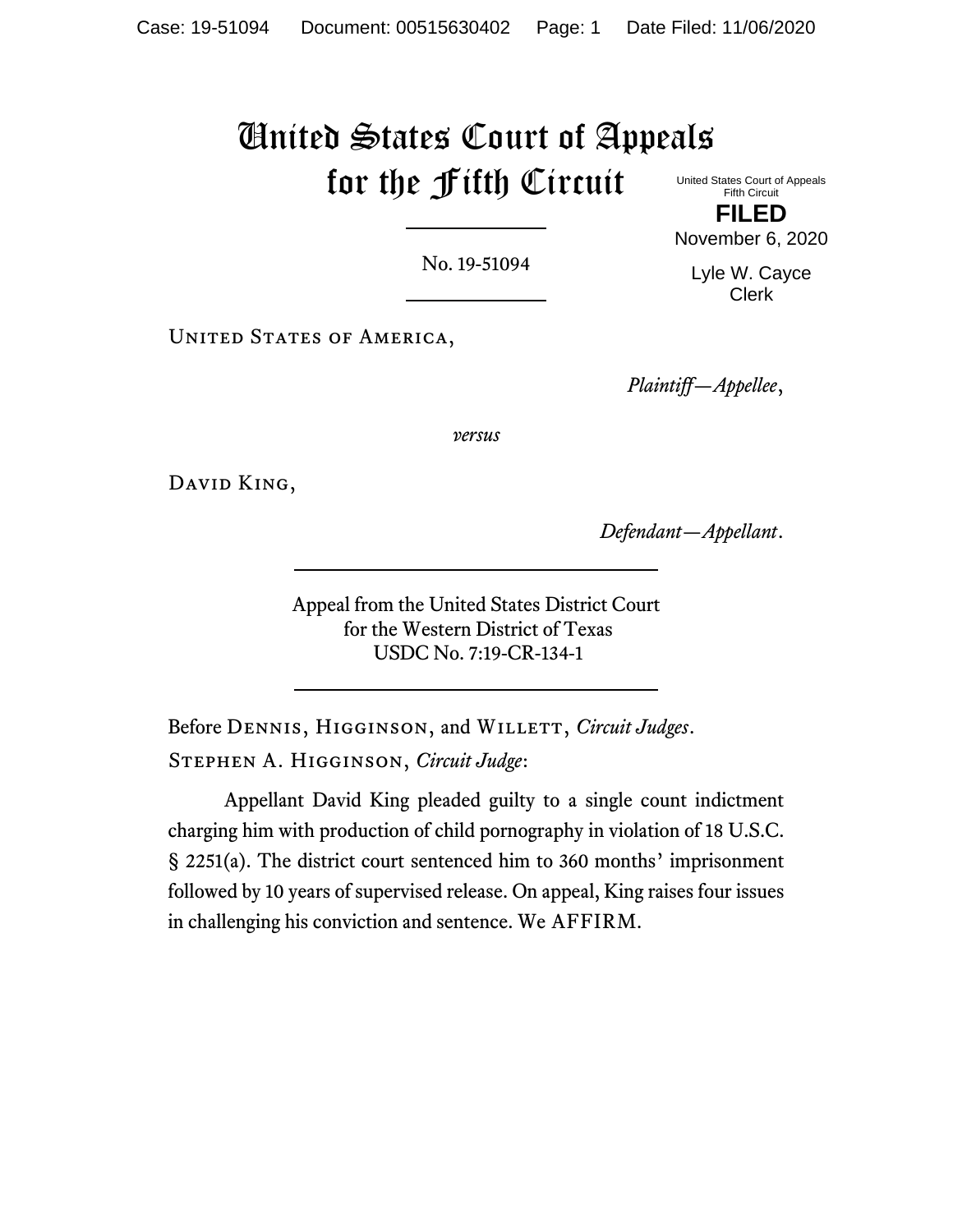I

As part of his guilty plea, King signed a factual basis for the plea, admitting that the Government could prove the following facts.

On May 10, 2019, a mother reported to the Ector County Sheriff's Office that King had had sexual contact with her child. King was the pastor of the victim's church. The mother had permitted her minor child to visit King at his home on various occasions between June 2017 and May 2018. Sometime in 2019, the child made an "outcry" to his mother, and the mother stopped the child's visits with King. Soon thereafter, the mother began intercepting inappropriate letters from King that were addressed to the child. In one letter, King told the child that his love for him was a "Godly love" and that his mother was the devil for taking the child away from him. King also told the child that the child could come live with him once the child turned 18.

Investigators interviewed the child. The child told them that he would shower at King's house and that King would not provide towels within reach of the child, which required the child to call King into the bathroom to give him a towel. King would them remove the child from the shower and dry him off with the towel, which made the child feel "uncomfortable" and "weird" since the child knew how to dry himself. The child also said that before attending church on Sundays, King would take pictures of the child in his "church suit." When asked what a "church suit" looked like, the child said that he did not remember and became irritable and uncooperative, which led to the termination of the interview.

After the child's interview, an agent with the Texas Department of Public Safety interviewed King. King admitted that he had sexual contact with the child. He also admitted that he had sexual encounters with two additional children between the ages of 10 and 12, during which he became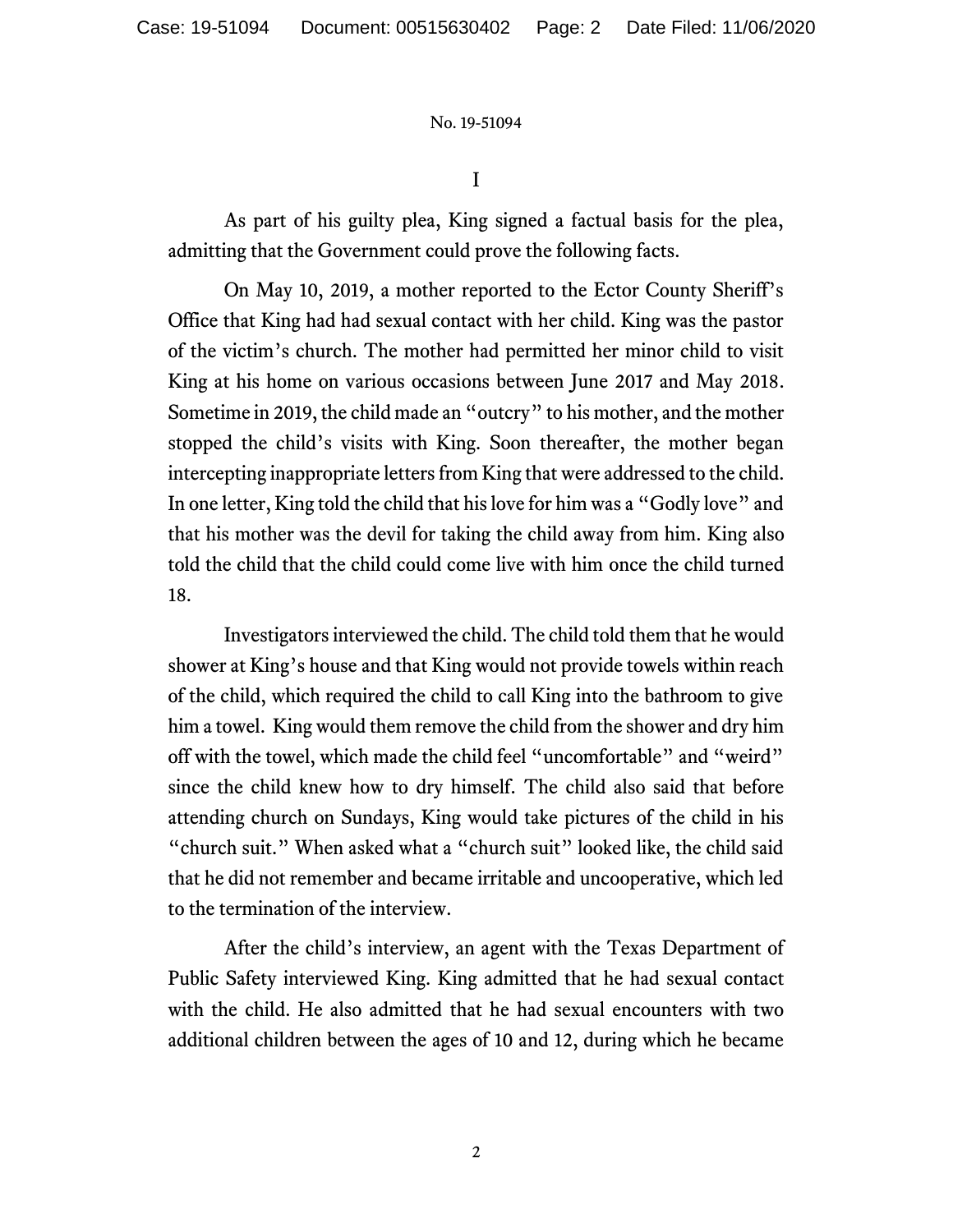sexually aroused. King admitted that he had viewed between 24,000 and 25,000 pictures of child pornography on his laptop computer and on his personal cell phone.

Investigators executed a search warrant on King's home where several electronic devices and media storage devices were seized. An additional search warrant was obtained for King's Samsung cell phone and a flash drive. The flash drive contained approximately 20 separate files, which consisted of multiple, sexually explicit images of children ranging in age from 2 to 17. One of the files was titled with the complaining child's name and consisted of multiple images of the child with his penis and anus exposed in a sexual manner. King's Samsung cell phone, which was manufactured outside the State of Texas, also contained multiple, sexually explicit images of children. Some of the pictures of the complaining child that were stored on King's cell phone were also found on King's flash drive.

King admitted that he "posed minors engaged in sexually explicit conduct and produced sexually explicit images of those minors using his cell phone, which traveled in interstate commerce."

After pleading guilty, King faced sentencing. A probation officer compiled a Presentence Investigation Report ("PSR"). In calculating King's offense level under the Guidelines, the PSR applied several enhancements and a reduction for acceptance of responsibility. Three of the applied enhancements are relevant here. First, King received a two-level enhancement because the offense involved the "commission of a sexual act or sexual contact." U.S.S.G. § 2G2.1(b)(2)(A). Second, King received a twolevel enhancement because he "knowingly engaged in distribution." U.S.S.G. § 2G2.1(b)(3). Third, he received a two-level enhancement because the offense involved the use of a computer. U.S.S.G. § 2G2.1(b)(6)(B). After tabulating all of the enhancements and reductions, King's total offense level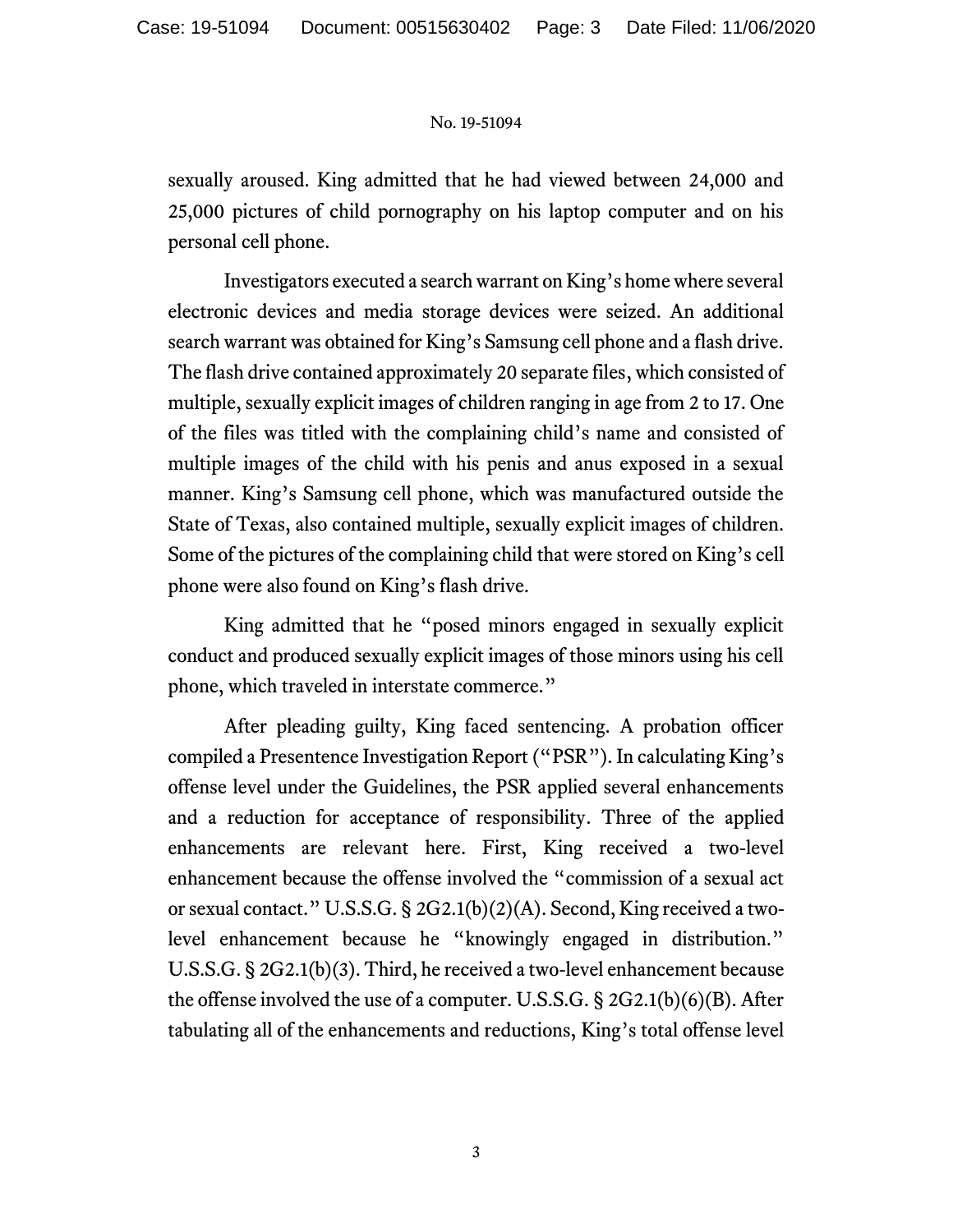amounted to 46. But because King's was one of those "rare cases" where the calculated offense level exceeded 43, his total offense level was treated as 43 for the purposes of calculating his Guidelines range. U.S.S.G. ch. 5, cmt. n.2.

With a total offense level of 43 and a criminal history category of I, King faced a Guidelines range of life imprisonment. However, because the statutory maximum sentence for a violation of 18 U.S.C. § 2251(a) is 360 months' imprisonment, King's Guidelines sentence was set to 360 months. U.S.S.G. § 5G1.1(a). The district court sentenced King to 360 months' imprisonment, followed by 10 years supervised release. King filed a timely notice of appeal.

II

King raises four issues on appeal. Because King did not object to these alleged errors, we review for plain error. *See United States v. Trejo*, 610 F.3d 308, 318–19 (5th Cir. 2010). To establish plain error, a defendant must show a forfeited error that is clear or obvious and that affects his substantial rights. *Puckett v. United States*, 556 U.S. 129, 135 (2009). In general, to establish that his substantial rights were affected, a defendant must demonstrate that the error "affected the outcome of the district court proceedings." *Id.* (quoting *United States v. Olano*, 507 U.S. 725, 734 (1993)). If he makes such a showing, this court has the discretion to correct the error but only if it seriously affects the fairness, integrity, or public reputation of judicial proceedings. *Puckett*, 556 U.S. at 135. When reviewing for plain error, this "court may consult the whole record when considering the effect of any error on substantial rights." *United States v. Vonn*, 535 U.S. 55, 59 (2002).

# III

King argues (A) that the magistrate judge committed a Rule  $11(b)(1)(M)$  error during the plea colloquy; (B) that there was insufficient evidence to establish the jurisdictional hook of § 2251(a), i.e., that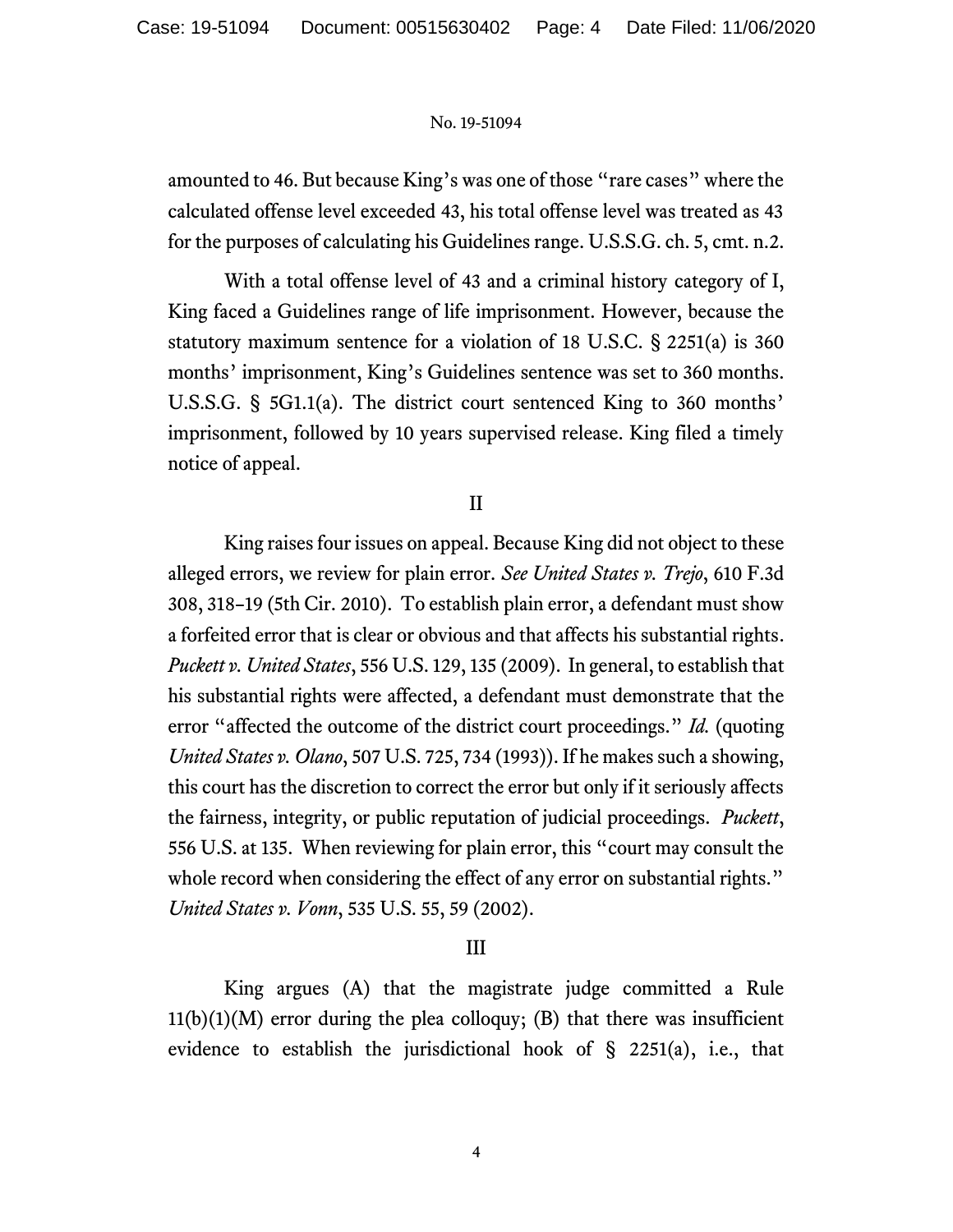"materials" used in the production of child pornography were moved in interstate commerce; (C) that the district court erroneously applied three sentencing enhancements; and (D) that § 2251(a) exceeds Congress's power to regulate interstate commerce. We take each issue in turn.

## A

King first argues that the magistrate judge failed to properly advise him about the consequences of his guilty plea. Federal Rule of Criminal Procedure  $11(b)(1)(M)$  requires that, before a district court may accept the defendant's guilty plea, the court must inform the defendant of—and determine that he understands—the court's obligation to calculate the applicable Guidelines range and to consider that range, possible departures under the Guidelines, and other sentencing factors under 18 U.S.C. § 3553(a). The purpose of this rule is to ensure that the defendant "understands the nature of the charge against him and whether he is aware of the consequences of his plea." *McCarthy v. United States*, 394 U.S. 459, 464 (1969).

King argues that the magistrate judge committed a Rule  $11(b)(1)(M)$ error during the plea colloquy when the magistrate judge said that the Guidelines were advisory and that the Guidelines might recommend against probation. King claims that these statements confused him because they implied that King's sentencing range might call for a probation sentence, despite the mandatory 15-year minimum sentence that is imposed by statute. He also asserts that the magistrate judge's representations were misleading to "a lay person" like himself because they suggested that the district court was not required to calculate a Guidelines range before considering a departure from that range.

Rule 11 does not require the judge to use talismanic phrases or engage in rote recitation. *United States v. Bachynsky*, 949 F.2d 722, 726 (5th Cir.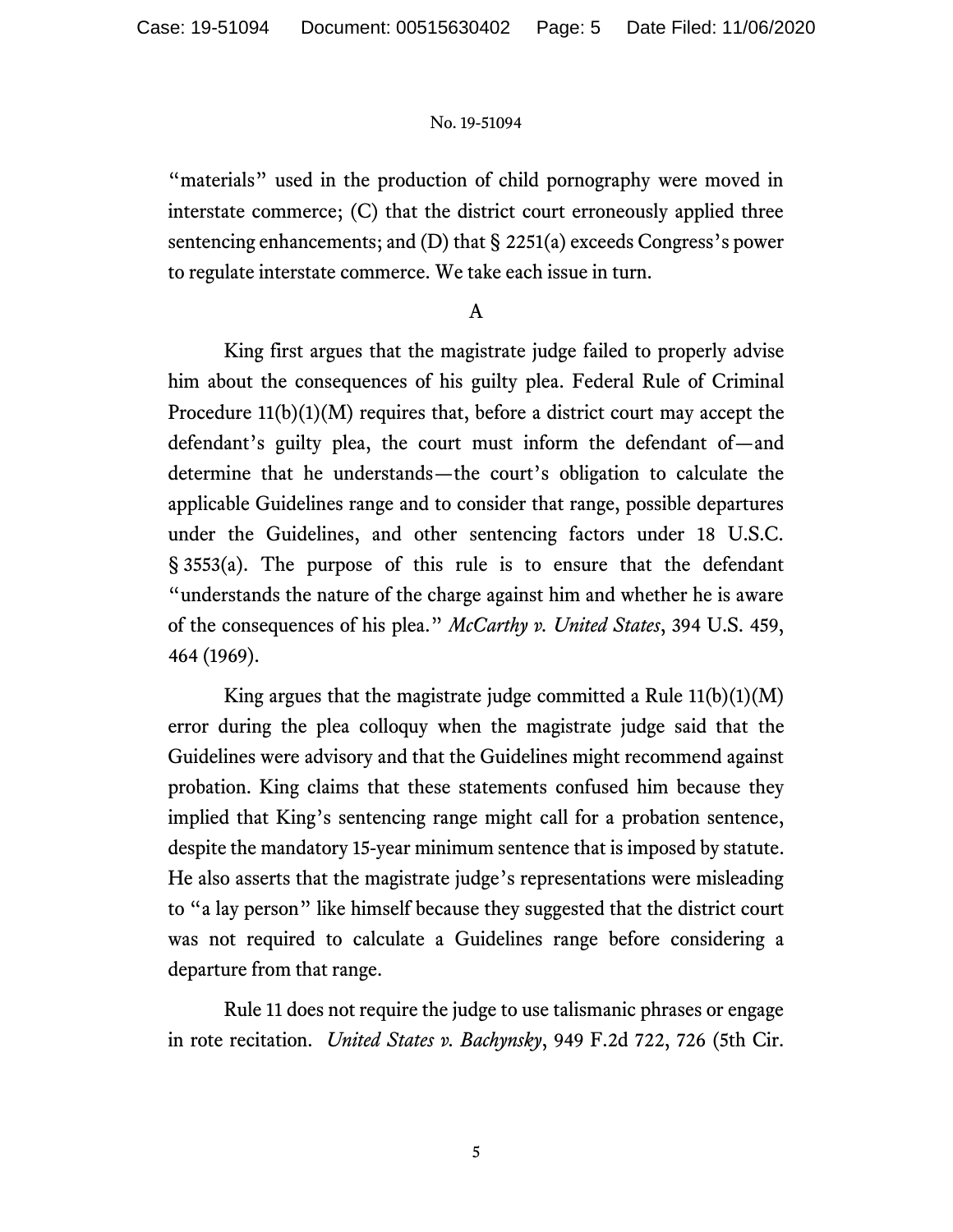1991). Moreover, although "the Guidelines should be the starting point and the initial benchmark" at sentencing, *Gall v. United States*, 552 U.S. 38, 49  $(2007)$ , Rule  $11(b)(1)(M)$  does not require the district court to inform the defendant that the court will first consider the Guidelines range before it considers departures under the Guidelines and the sentencing factors under 18 U.S.C. § 3353(a). *See* Fed. R. Crim. P. 11(b)(1)(M).

Here, the magistrate judge confirmed that King understood that he faced a mandatory minimum sentence of 15 years in prison and a maximum sentence of 30 years in prison. The magistrate judge then told King that "[t]he district [court] judge w[ould] impose a sentence after considering [the] [G]uidelines," and that the nature and circumstances of the offense, King's conduct, and his criminal history were factors that would be considered. The magistrate judge added that the Guidelines "are merely advisory" and that the district court could sentence him to "any reasonable term as long as it is within that statutory range" (about which King had just been advised), and that "the sentencing guidelines may recommend against probation in [his] case." King, with counsel present, said that he understood all of these statements.

None of this plea colloquy amounts to error, let alone plain error. An examination of the whole record shows that King was fully aware of the consequences of his plea. *See Vonn*, 535 U.S. at 59. Importantly, he acknowledged that he understood that he faced a mandatory 15-year minimum sentence and up to a 30-year maximum sentence. *See United States v. Rivera*, 898 F.2d 442, 447 (5th Cir. 1990) (holding that a defendant is aware of the consequences of his plea for sentencing purposes and the plea is voluntary as long as he understands the length of time he might possibly receive). Rule 11 proceedings do not require perfection; they require that a defendant be properly informed so that he may knowingly and voluntarily enter his plea. *See Dominguez Benitez*, 542 U.S. at 83 n.9 ("[J]ust as there are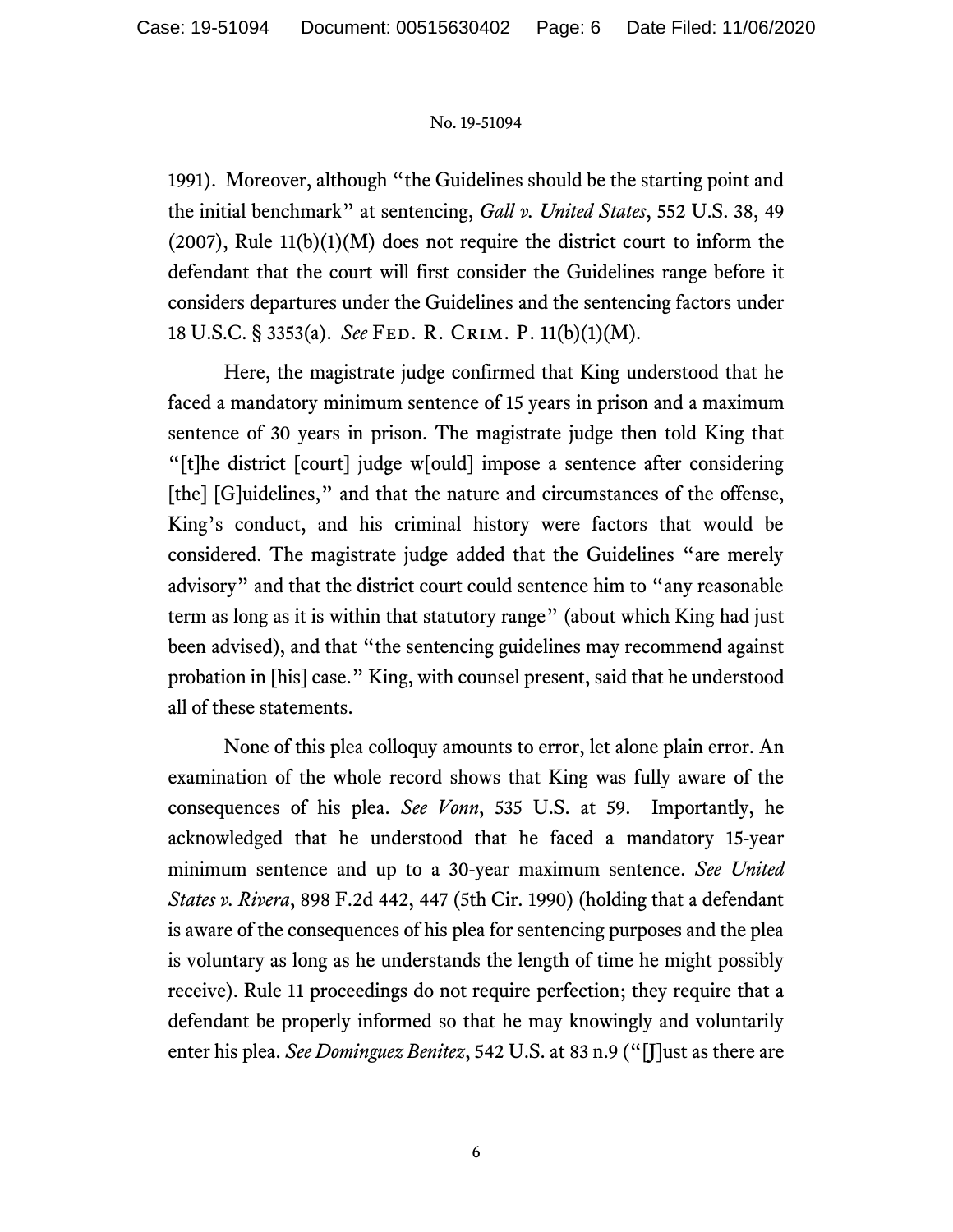many fair trials but few perfect ones, so flaws are also to be expected in Rule 11 proceedings." (quoting *United States v. Raineri*, 42 F.3d 36, 45 (1st Cir. 1994))). The district court met that requirement here.

B

King next argues that the factual basis of his plea did not establish sufficient evidence to satisfy the jurisdictional hook of 18 U.S.C. § 2251(a) because he asserts that the Government did not prove that "materials" used in the production of child pornography were moved in interstate commerce. King requests de novo review, but he did not object to the sufficiency of the factual basis below. Accordingly, we review for plain error. *See United States v. Bailey*, 924 F.3d 1289, 1290 (5th Cir.), *cert. denied*, 140 S. Ct. 411 (2019).

To establish § 2251(a)'s jurisdictional hook and convict King, the Government was required to prove, among other things, that the images of child pornography at issue were "produced or transmitted using materials" that were "mailed, shipped, or transported in or affecting interstate or foreign commerce by any means, including by computer." 18 U.S.C. §  $2251(a)$ .

King argues that the Government presented no evidence that King's cell phone or his flash drive, on both of which King stored the child complainant's nude images, was manufactured outside the State of Texas. But the factual basis for the plea, which King signed and affirmed was correct, states that King's Samsung cell phone "was manufactured outside the State of Texas" and had "traveled in interstate commerce." Those facts provide a sufficient factual basis to satisfy the jurisdictional hook of § 2251(a) and thus support King's conviction. *See United States v. Looney*, 606 F. App'x 744, 747 (5th Cir. 2015) (unpublished opinion) (holding that a camera used to produce pornography that was shipped in interstate commerce was sufficient to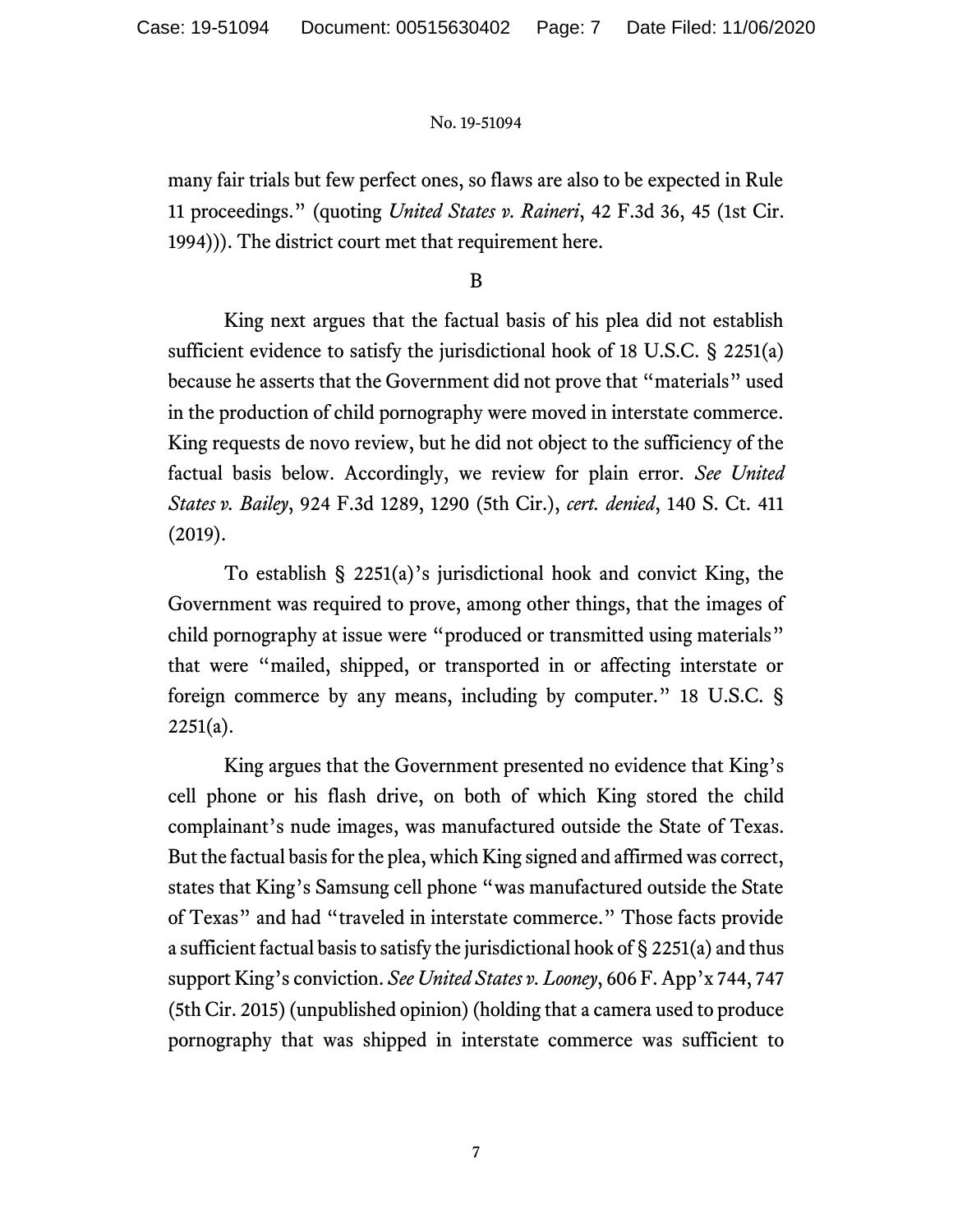support a conviction under  $\S$  2251(a)).<sup>1</sup> We thus reject King's second challenge.

## C

King next argues that the district court erroneously applied the three sentencing enhancements identified above, which we refer to as the "sexual contact," "distribution," and "use of a computer" enhancements. U.S.S.G.  $\S$  2G2.1(b)(2)(A) ("sexual contact");  $\S$  2G2.1(b)(3) ("distribution"); § 2G2.1(b)(6)(B) ("use of a computer"). Each is a two-level enhancement. Because King did not object to the Guidelines calculations or his sentence below, we review this claim for plain error. *United States v. Benitez*, 809 F.3d 243, 248-49 (5th Cir. 2015).

When a court sentences a defendant under an "incorrect, higher Guidelines range" and "the record is silent as to what the district court might have done had it considered the correct Guidelines range, the court's reliance on an incorrect range in most instances will suffice to show an effect on the defendant's substantial rights." *Molina-Martinez v. United States*, 136 S. Ct. 1338, 1346-47 (2016). Conversely, where a sentencing court makes an error in calculating the Guidelines range that does *not* have an effect on the ultimate Guidelines range that is applied, the error will be harmless unless the defendant can show that the error somehow affected the ultimate sentence that was imposed. *See United States v. Nimerfroh*, 716 F. App'x 311, 316 (5th Cir. 2018) (unpublished opinion) ("[A]ny error by the district court was harmless because Nimerfroh would have received the same guidelines range . . . even without the [erroneously applied] enhancement."); *see also*

<sup>&</sup>lt;sup>1</sup> "An unpublished opinion issued after January 1, 1996 is not controlling precedent, but may be persuasive authority." *Ballard v. Burton*, 444 F.3d 391, 401 n.7 (5th Cir. 2006) (citing 5th Cir. R. 47.5.4).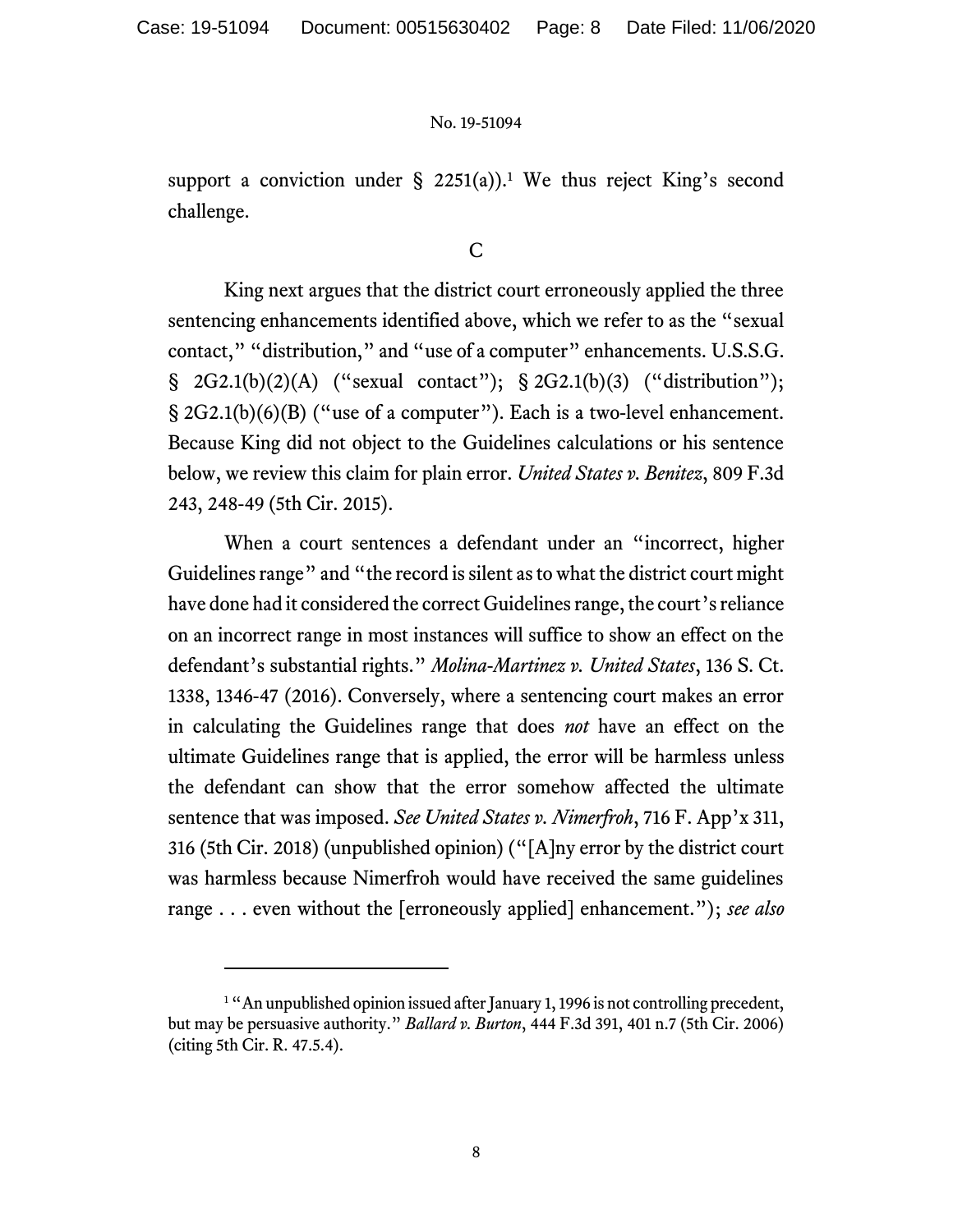*United States v. Brown*, 843 F.3d 74, 82 (2d Cir. 2016) ("An error in Guidelines calculation is harmless if correcting the error would result in no change to the Guidelines offense level and sentencing range." (quoting *United States v. Cramer*, 777 F.3d 597, 603 (2d Cir. 2015)).

That latter standard applies here. After the district court applied all of the enhancements and the reductions, King's total offense level was 46. But because that level was off the charts, so to speak, the district court treated King's total offense level as 43 for purposes of calculating his Guidelines range. U.S.S.G. ch. 5, cmt. n.2. Given King's criminal history, the recommended Guidelines range for a total offense level of 43 is life imprisonment. But because the statutory maximum sentence for a violation of § 2251(a) is 360 months, King's Guidelines sentence was set to 360 months. U.S.S.G. § 5G1.1(a).

What this means is that in order to show plain error, King must show that the district court committed clear or obvious error in applying each of the three relevant sentence enhancements.<sup>2</sup> If only one enhancement was applied in error, then King's total offense level would drop from 46 to 44 and would still be treated as 43. If two enhancements were applied in error, then his total offense level would drop to 42. A total offense level of 42 sets a sentence range of 360 months to life imprisonment. U.S.S.G. ch. 5, pt. A. But because the statutory maximum sentence here is 360 months, the effective Guidelines sentence would remain 360 months, just as it was originally. Only

<sup>&</sup>lt;sup>2</sup> The Government expressly makes this point in its response brief, but King does not address the issue in his reply. In his principal brief, King only argues that subtracting *all three enhancements* would lead to the application of a lower Guidelines range, thus affecting his substantial rights. He never addresses the alternative scenario where only some of the enhancements were applied in error.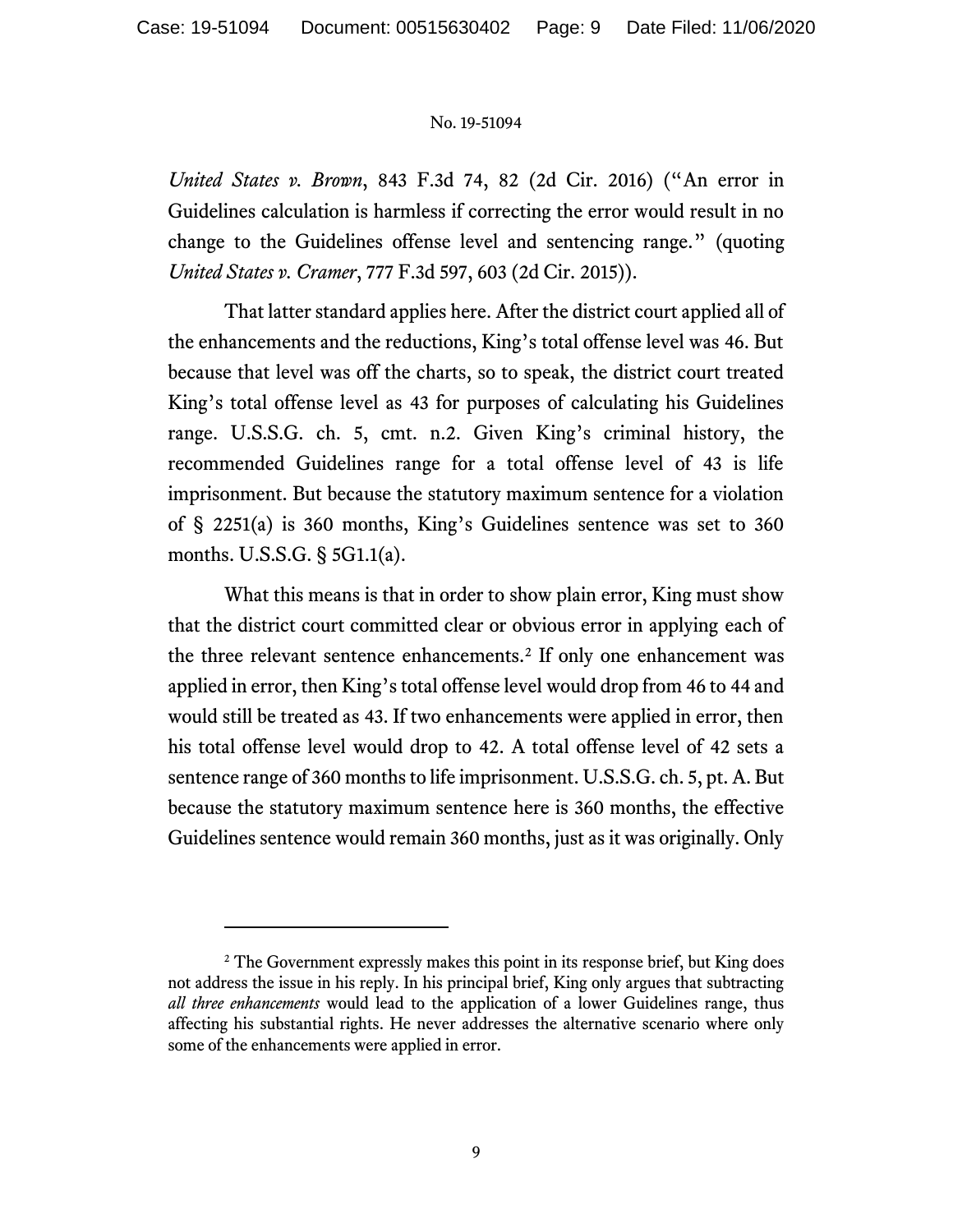if all three enhancements were applied in error would the total offense level drop to 40 and a new, lower range would apply. *Id.*

We start with the "sexual contact" enhancement. U.S.S.G. § 2G2.1(b)(2)(A) provides a two-level increase when "the offense involved . . . the commission of a sexual act or sexual contact." For purposes of that section, "sexual contact" is defined as "the intentional touching, either directly or through the clothing, of the genitalia, anus, groin, breast, inner thigh, or buttocks of any person with an intent to abuse, humiliate, harass, degrade, or arouse or gratify the sexual desire of any person." 18 U.S.C. § 2246(3); *see also* U.S.S.G. § 2G2.1 cmt. n.2.

There is no dispute that King came into sexual contact with the complaining child. As described in the PSR, King towel-dried the child after showers and baths on more than 100 occasions, which King admitted gave him an erection. The child also sat in King's lap over 400 times, which King admitted gave him an erection. And King admitted in his interview with the state investigator to having "sexual contact" with the child.

There is also no dispute that King produced child pornography. As described above, sexually explicit images of the complaining child were found on King's cell phone and flash drive, and King admitted that he "posed minors engaged in sexually explicit conduct and produced sexually explicit images of those minors using his cell phone." And while King asserts that there is no evidence to support that his taking photos of the child in his "church suit" constituted child pornography, we think it is a reasonable inference to conclude that the "church suit" involved nudity, given the context in which it is discussed and the child's upset reaction when pressed to describe what his "church suit" looked like.

What King does dispute is the connection between these two sets of undisputed facts. He argues that "[t]here is no reference in the Factual Basis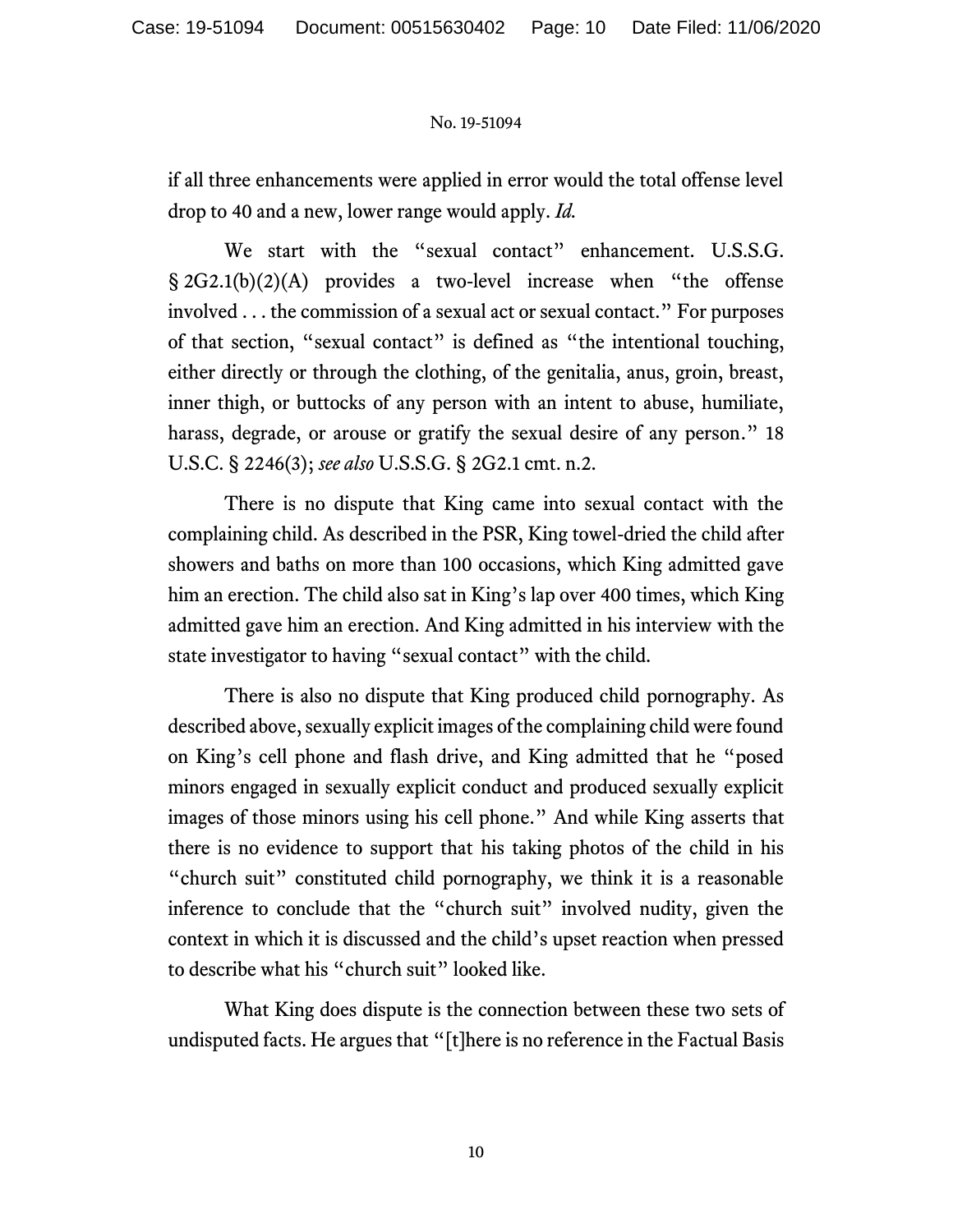or PSR to King or anyone else touching the complaining witness child on the dates the production of child pornography occurred." Therefore, he reasons, there is no evidence that the offense of production of child pornography *involved* sexual contact, as required to apply the enhancement.

The Government points to the fact that King admitted to "posing" minors in order to produce sexually explicit images and argues that "[p]osing would have involved sexual contact with the children." It also points out that "in the same paragraph [of the factual basis] detailing King's drying routine, the child reported that King took pictures of the child in his 'church suit.'" Presumably, the Government means to suggest that the two acts (the toweldrying and the "church suit" photographs) are connected.

As stated above, the "sexual contact" enhancement applies when the "offense" involves sexual contact. U.S.S.G.  $\S$  2G2.1(b)(2)(A). The term "offense" as used throughout the Guidelines is defined to include "the offense of conviction and all relevant conduct under § 1B1.3." U.S.S.G. § 1b1.1 cmt. n.1(I). In § 1B1.3, "relevant conduct" is defined as "all acts ... committed . . . by the defendant . . . that occurred during the offense of conviction, [or] in preparation for that offense . . . ." U.S.S.G.  $\S 1B1.3(a)(1)(A)$ . Therefore, the enhancement under  $\S 2G2.1(b)(2)(A)$ applies whenever sexual contact (or sexual acts) can be considered relevant conduct to the offense of conviction.

The question here is thus whether the district court committed plain error at King's sentencing by concluding that the sexual contact between King and a child "occurred during" the production of child pornography or "in preparation for" the production of child pornography.

At sentencing, the factual findings of the district court need only be supported by a preponderance of the evidence. *United States v. Koss*, 812 F.3d 460, 466 (5th Cir. 2016) (citing *United States v. Betancourt*, 422 F.3d 240, 246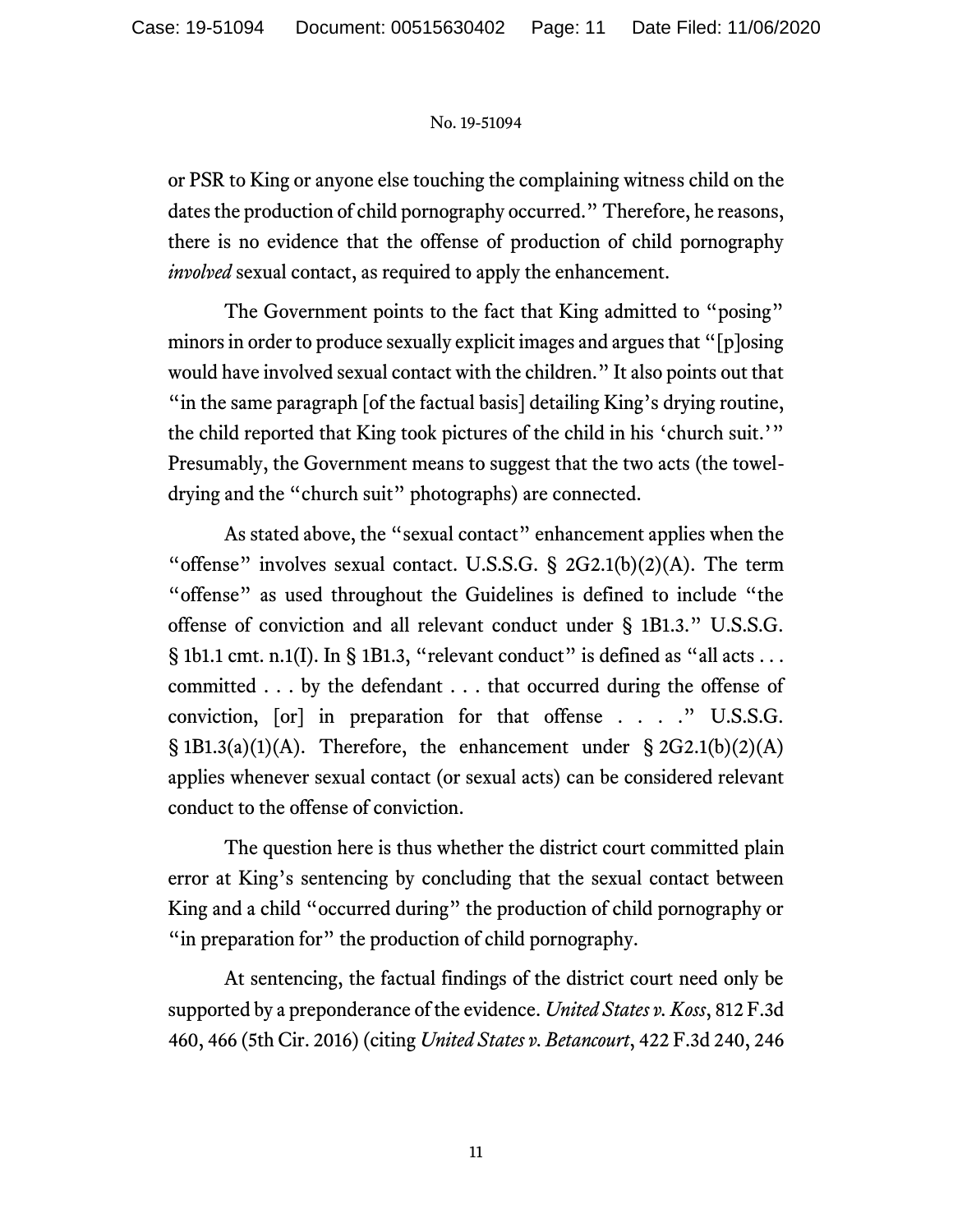(5th Cir. 2005)). In determining whether a sentencing enhancement is supported by the preponderance of the evidence, a district court is permitted to draw "reasonable inferences" from the evidence before it. *See United States v. Wilcox*, 631 F.3d 740, 755, 757 (5th Cir. 2011). And under the plain error standard, we give "considerable deference" to the district court's factual determinations. *See Koss*, 812 F.3d at 466.

We conclude that the district court did not err in applying the "sexual contact" enhancement. True, it is plausible that King could have "posed" the children by giving them instructions, without necessarily touching them. But it is also plausible that "posing" the children involved sexual contact. And we think that it was a reasonable inference for the district court to conclude that, more likely than not, King did pose children in a way that involved sexual contact, especially in light of the undisputed evidence in the record that King had sexual contact with the complaining child on over 500 occasions.

The evidence suggesting a connection between the "church suit" photographs and the towel-drying incidents is a bit more tenuous. While the two activities are described in the same paragraph of the district court's factual basis, there is no explicit indication that they are connected. Nonetheless, the district court could have inferred from the evidence that one of the over 100 towel-drying incidents occurred close in time to, or in preparation for, a "church suit" (i.e., nude) photograph. Considering this evidence together with the evidence of "posing," and in light of the deference we give to a district court's factual determinations, we conclude that there is sufficient evidence to affirm the district court's application of the enhancement.

Because the district court's application of the "sexual contact" enhancement survives our plain error review, King would be unable to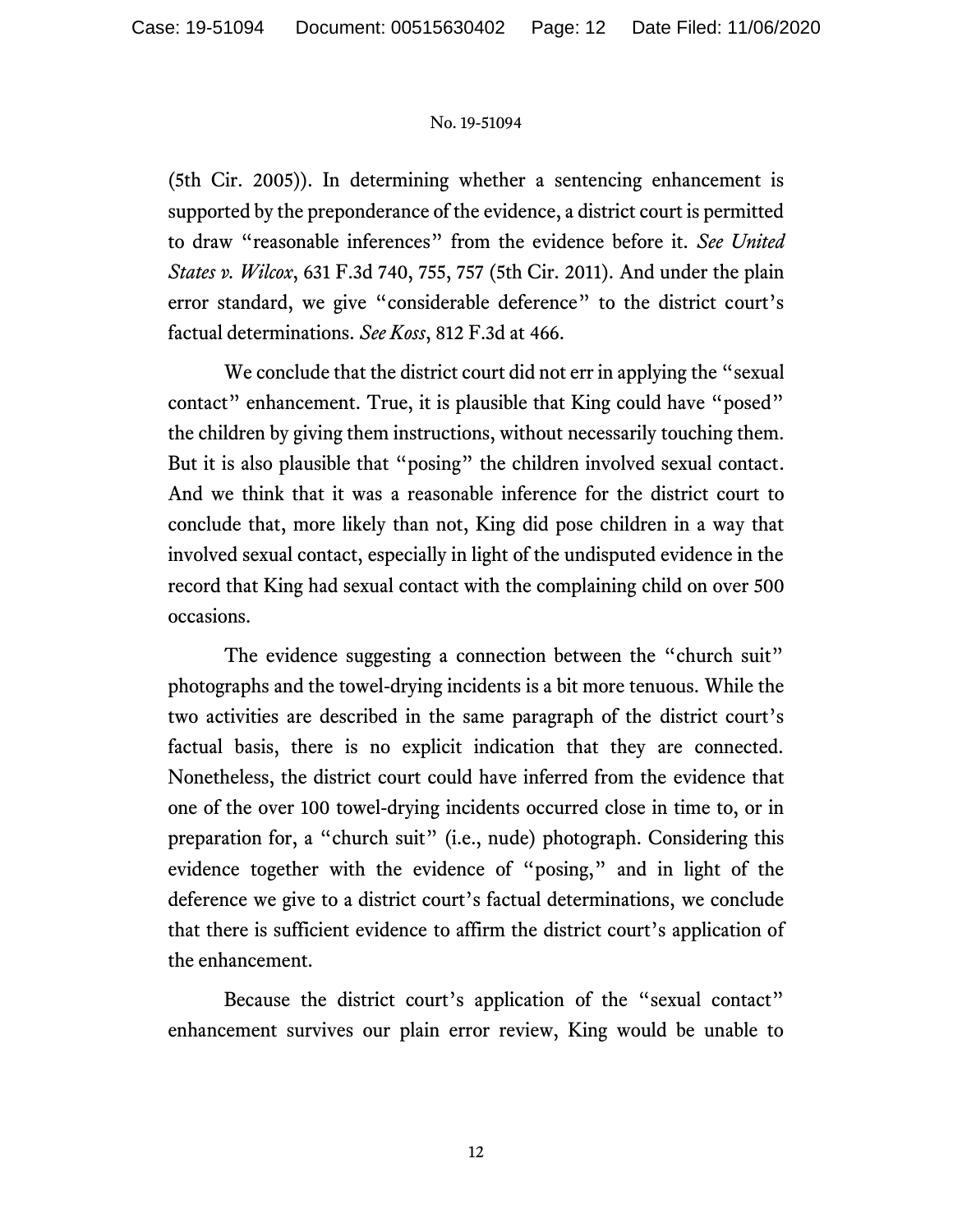demonstrate anything but harmless error with respect to the "distribution" or "use of a computer" enhancements. As explained above, even if King were to establish error with respect to those two enhancements, his Guidelines range would not be affected. We therefore need not reach whether these enhancements were applied in error.<sup>3</sup>

any act, including . . . production . . . related to the transfer of material involving the sexual exploitation of a minor. Accordingly, distribution includes posting material involving the sexual exploitation of a minor on a website for public viewing but does not include the mere solicitation of such material by a defendant.

U.S.S.G. § 2G2.1 cmt. n.1. The Government argues that King "distributed" child pornography when he used the internet (specifically, email) to transfer images from his cell phone to his flash drive. But there is no evidence in the record that suggests King transferred the images to another person or otherwise made them available for public viewing, or that his cell phone or flash drive were ever outside his sole possession. *See United States v. Richardson*, 713 F.3d 232, 235 (5th Cir. 2013) ("Under the Guidelines, making the images available to others constitutes distribution . . . ." (quoting *United States v. Powers*, 379 F. App'x 347, 348 (5th Cir. 2010) (unpublished opinion)).

The "use of a computer" enhancement directs that a two-level enhancement should be applied:

 $[i]$ f for the purpose of producing sexually explicit material  $\ldots$  the offense involved . . . the use of a computer or an interactive computer service to (i) persuade induce, entire, coerce, or facilitate the travel of, a minor to engage in sexually explicit conduct, or to otherwise solicit participation by a minor in such conduct . . . .

U.S.S.G. §  $2G2.1(b)(6)(B)$ . The commentary to the enhancement describes that it "is intended to apply only to the use of a computer or an interactive computer service to communicate directly with a minor or with a person who exercises custody, care, or supervisory control of the minor." U.S.S.G. § 2G2.1 cmt. n.6(B). The Government acknowledges that there is no evidence that "King used his cellphone to communicate with the complaining child or other," and that King's challenge to this enhancement "has arguable merit based on the commentary."

<sup>&</sup>lt;sup>3</sup> The "distribution" enhancement provides for a two-level enhancement when a defendant "knowingly engaged in distribution." U.S.S.G. § 2G2.1(b)(3). "Distribution" is defined as: